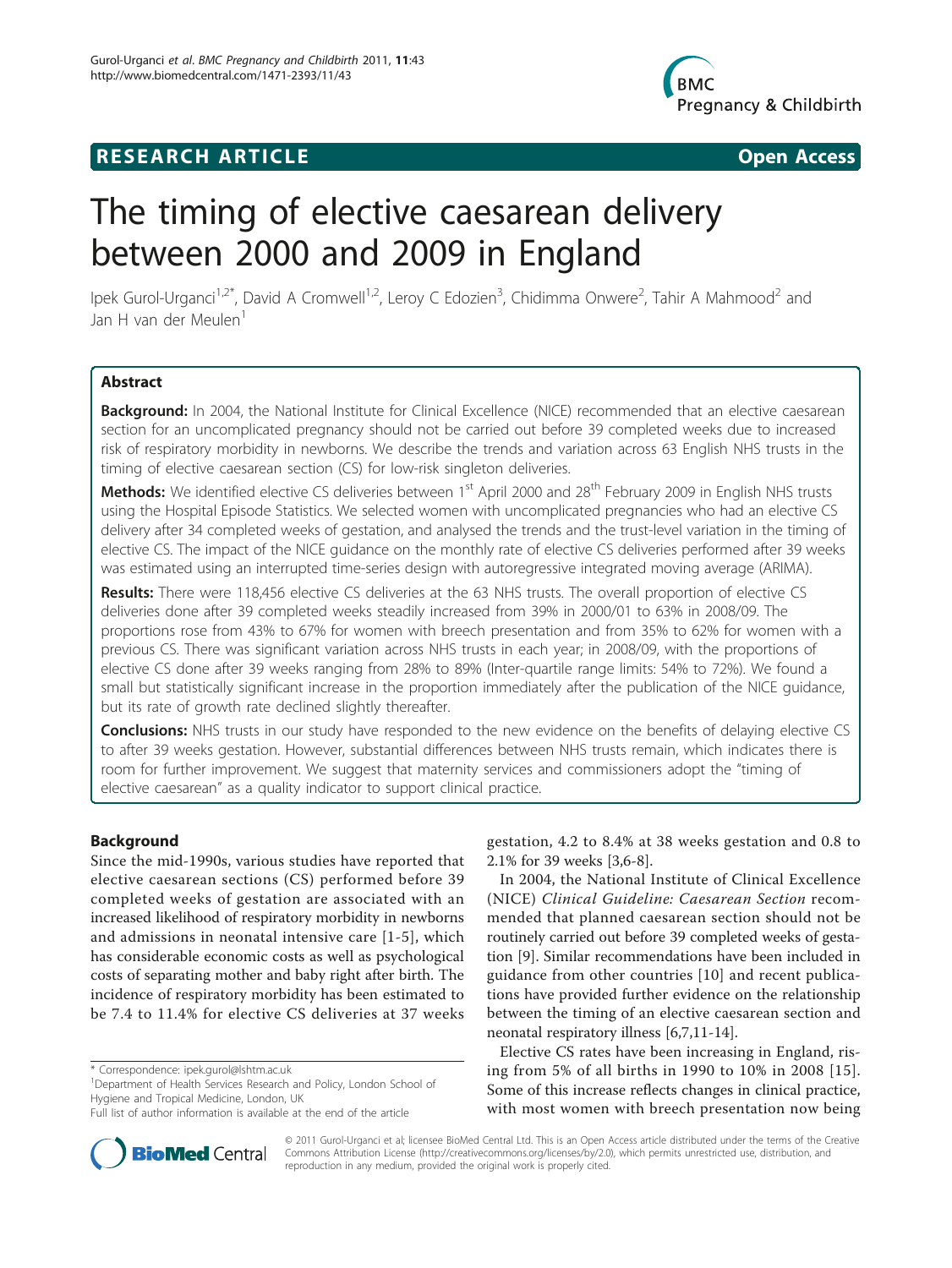delivered by an elective CS [[16](#page-6-0)]. Furthermore, there are an increasing number of women with a previous CS, and a greater proportion of these are opting for another elective CS in preference to a trial of vaginal delivery. Finally, an increase in maternal requests for elective CS delivery has also been reported [[9\]](#page-6-0).

To date, there have been no published studies analysing the response of maternity units in England to the growing evidence-base on the timing of elective CS and the guidance issued by NICE. Poor compliance with the guidance could increase the number of babies at risk of avoidable respiratory morbidity.

In this paper, we describe the trends among English NHS acute trusts in the timing of elective CS for low-risk women delivering singletons after 34 completed weeks of gestation between 2000 and 2009. We also assess the extent of variation between individual NHS trusts regarding the practice of delaying elective CS to after 39 completed weeks and examine whether there was a measurable change in clinical practice after the publication of the NICE guideline in 2004.

#### Methods

#### Population selection

We used data extracted from the routinely collected Hospital Episode Statistics (HES) database, which captures patient demographics and clinical information for all admissions to English NHS trusts. We included all singleton elective CS delivery episodes in NHS trusts collecting gestation data, from 1<sup>st</sup> April 2000 to 28<sup>th</sup> February 2009. As the completeness of gestation information varied between NHS trusts, we restricted the analysis to trusts that had gestation data in more than 50% of the delivery episodes in at least seven of the nine years covered in the study. Women were allocated to the NHS trusts that existed in February 2009 to take account of previous mergers.

The HES core fields contains diagnostic information coded using the International Classification of Diseases (ICD), 10th revision, and operative procedures described using the UK Office for Population Censuses and Surveys classification (OPCS), 4th revision. Gestational age is recorded in the maternity fields in HES and is defined as the number of completed weeks of gestation. We use the same convention in the text below. For example, at 37 weeks implies gestations of 37 weeks + 0 days, before 34 weeks implies gestations  $\leq$  33 weeks + 6 days, and after 39 weeks implies gestations  $\geq$  39 weeks + 0 days.

Women were included in this study if their HES record contained the OPCS code R17 (elective caesarean section) in any of the core operative procedure fields. We excluded women who had their elective CS before 34 weeks of gestation or had a condition coded in any diagnosis field that could be a contra-indication for delaying an elective CS. These risk factors included preexisting and gestational diabetes (ICD10 codes: E10, E11, O24), hypertensive disorders including pre-eclampsia and eclampsia (O10-O11, O13-O16), premature rupture of membranes (O42), polyhydramnios (O40), oligohydramnios (O41.0), excessive or poor fetal growth (O36.5, O36.6), and placenta praevia (O44).

#### Analysis

For low-risk women who deliver singletons after 34 weeks, we initially analysed the proportion of all elective CS deliveries that were performed after 37, 38, 39 and 40 weeks of gestation. Deliveries were grouped into monthly periods to generate the time-series. For elective CS deliveries after 39 weeks, we repeated the time trend analysis for each of the three groups: women who had a pregnancy with a breech presentation (ICD10 codes: O31.1, O64.1, O80.1, O83.0, or O83.1), those who had a previous caesarean section/ uterine scar (ICD10 code: O34.2) and those without these two CS indications.

The impact of the NICE guidance on the proportion of elective CS performed after 39 weeks gestation was analysed using an interrupted time series design with autoregressive integrated moving average (ARIMA) [[17,18](#page-6-0)]. The model was applied to data aggregated on a monthly basis and contained terms to detect a shift in the average at the time of publication and a change in the rate of growth. The numbers of time points before and after the publication of NICE guidance in April 2004 were 48 and 59 respectively.

Finally, we examined the proportion of elective CS performed after 39 weeks at the individual trusts. The data were grouped by financial year (e.g. April 2000 to March 2001), and the average change in the annual proportions was estimated using linear regression. All analysis was performed in STATA version 10. The time-series are presented in three-month intervals rather than monthly for clarity of presentation.

Under UK National Research Ethics Service guidance, this study constituted service evaluation and did not require ethics approval because it involved the analysis of existing, anonymised data with the primary aim of describing variations in practice.

#### Results

Among the 140 NHS trusts at which women were delivered by elective CS, 63 English NHS trusts provided adequate gestation information to fulfil our inclusion criteria. In these trusts, there were 145,492 singleton elective CS episodes between April 2000 and February 2009, corresponding to 33% of all elective CS deliveries in England (n = 439,415). Among these episodes, 27,036 (18.6%)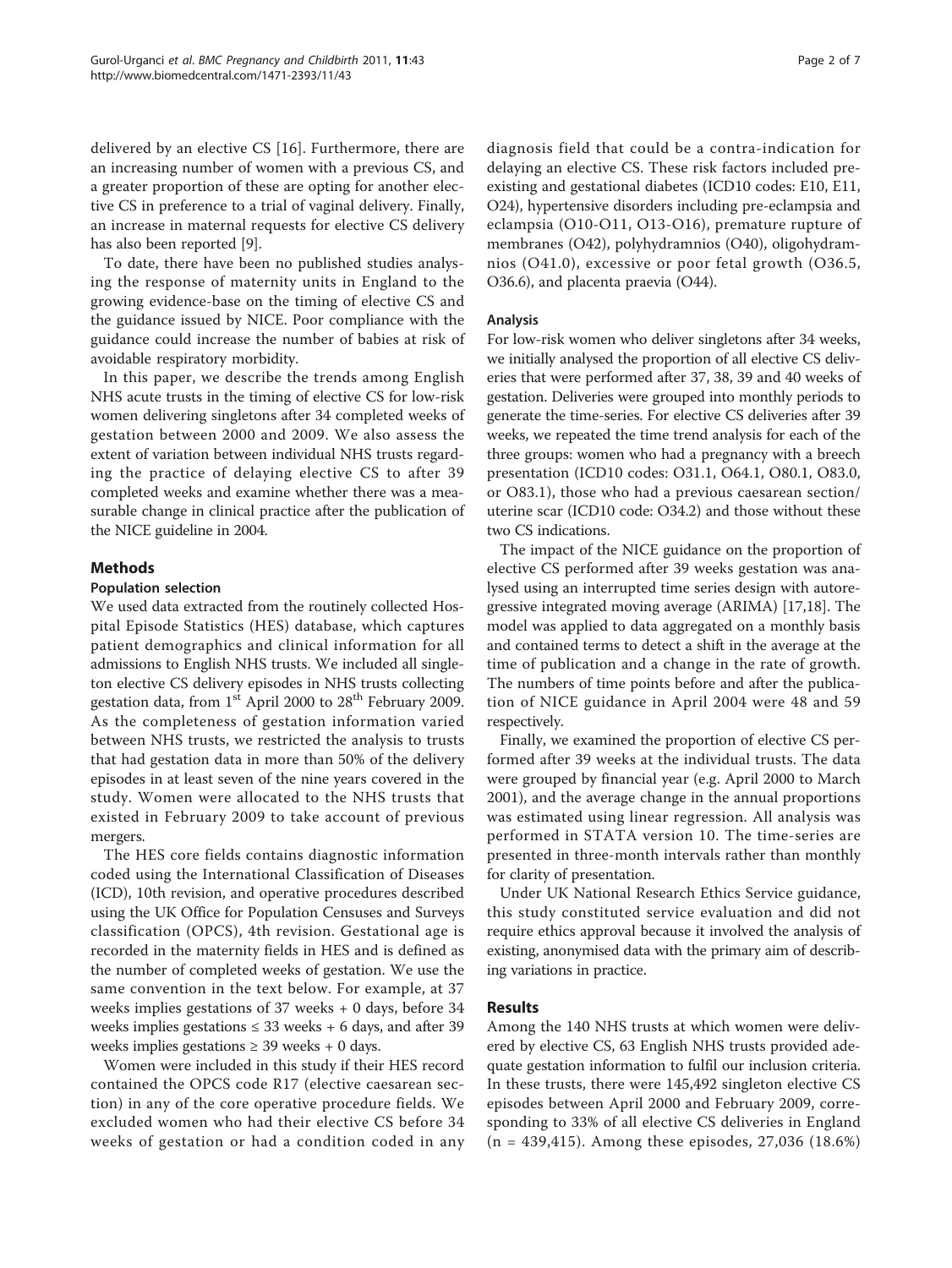women delivered before 34 weeks gestation or had a contra-indication for delaying an elective CS delivery, and were excluded.

The total number of deliveries included in the analysis was 118,456. Of these, 25,521 (22%) women had a breech presentation, 62,012 (52%) women had a previous CS, while 30,923 (26%) women had neither indication. The number of CS deliveries increased by 46% from 9,942 in 2000/01 to 14,498 in 2008/09. The number of women with previous CS increased from 4,974 to 8,318, constituting 57% of all CS deliveries in 2008/09 as compared with 50% in 2000/01.

The proportion of elective CS deliveries performed after 37, 38, 39 and 40 weeks over time is shown in Figure 1. The proportion of elective CS performed after 37 weeks remained steady at around 97% of all elective CS; the proportion performed after 40 weeks also remained steady at around 15%. In contrast, the proportion performed between 39 and 40 weeks increased from 39% to 63% between April 2000 and February 2009, while the proportion of elective CS deliveries done between the  $37<sup>th</sup>$  and  $39<sup>th</sup>$  week of pregnancy decreased from 49% to 30%.

Similar changes in the timing of elective CS occurred for women with different indications. The proportion of women with breech presentation being delivered after 39 weeks rose steadily from 43% to 67% between April 2000 and February 2009. A similar trend occurred among women with previous CS, increasing from 35% to 62% (Figure [2\)](#page-3-0). After the publication of the NICE guidance in April 2004, there was an immediate increase in the proportion of elective CS performed after 39 weeks for all women  $(3.5\%, p = 0.001)$ , for women with breech presentation (4.4%,  $p = 0.002$ ) and for women with neither indication  $(6.3\% , p < 0.001)$ . The shift in the proportion for women with previous CS was not statistically significant. The growth rate of the proportion in the post NICE publication period decreased for all women ( $p = 0.004$ ) and for those women with previous caesarean section ( $p = 0.001$ ).

Figure [3](#page-3-0) shows the proportions of elective CS performed after 39 weeks at individual NHS trusts by financial year. The increasing median shows a general improvement in the practice of delaying elective CS overall. In 2000/01, only one trust performed more than 60% of their elective CS procedures after 39 weeks gestation; in 2008/09, more than half of the trusts exceeded this level. However, the variation between trusts did not decrease over time. The inter-quartile range in 2000/01 was 17.5% (limits: 31.1% to 48.6%) and was similar in each subsequent year. The inter-quartile range in 2008/09 was 17.6% (limits: 54.9% to 72.5%). Moreover, the changes over time at each NHS trust were not similar. There were 14 trusts (22%) at which

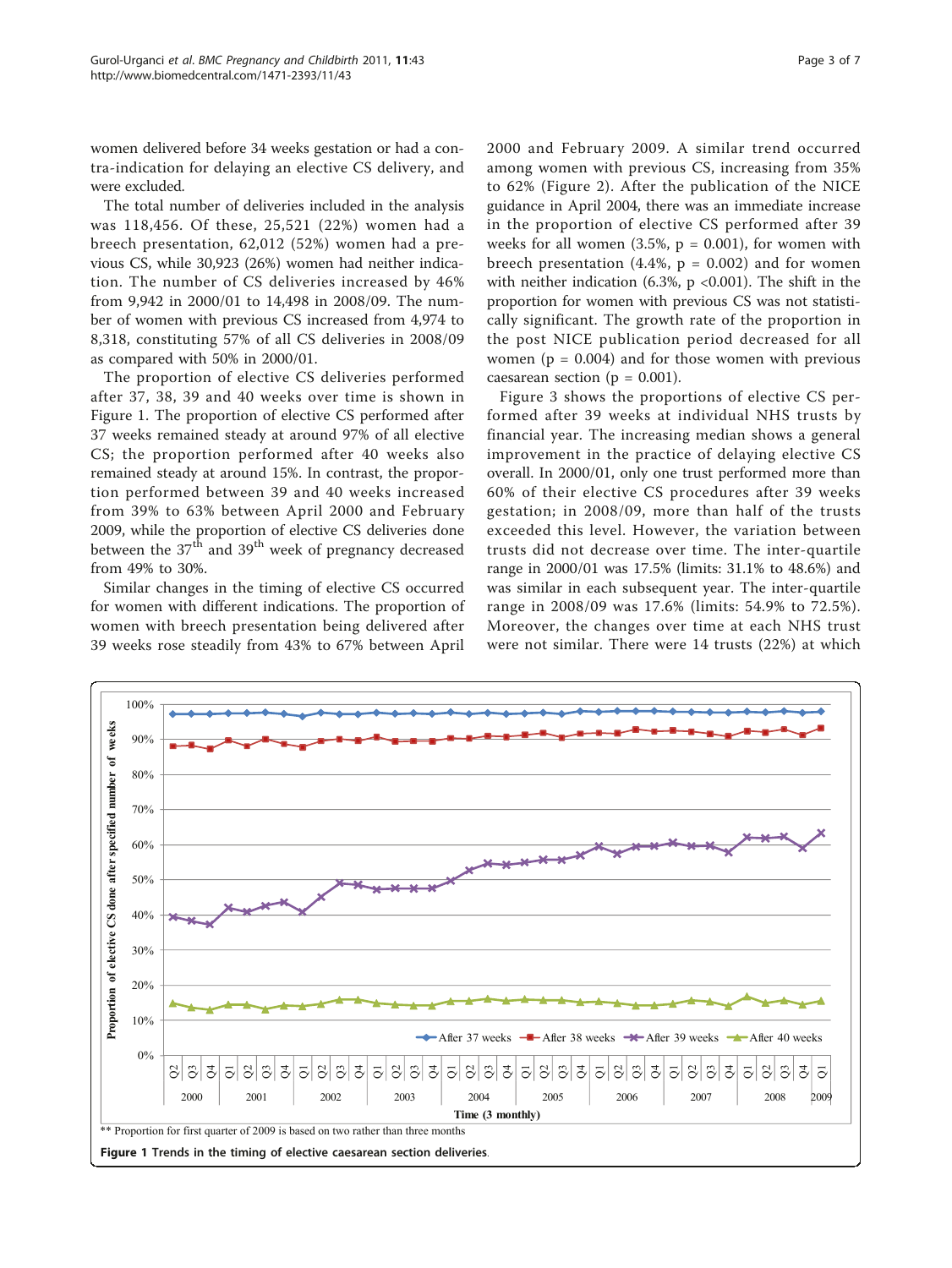<span id="page-3-0"></span>

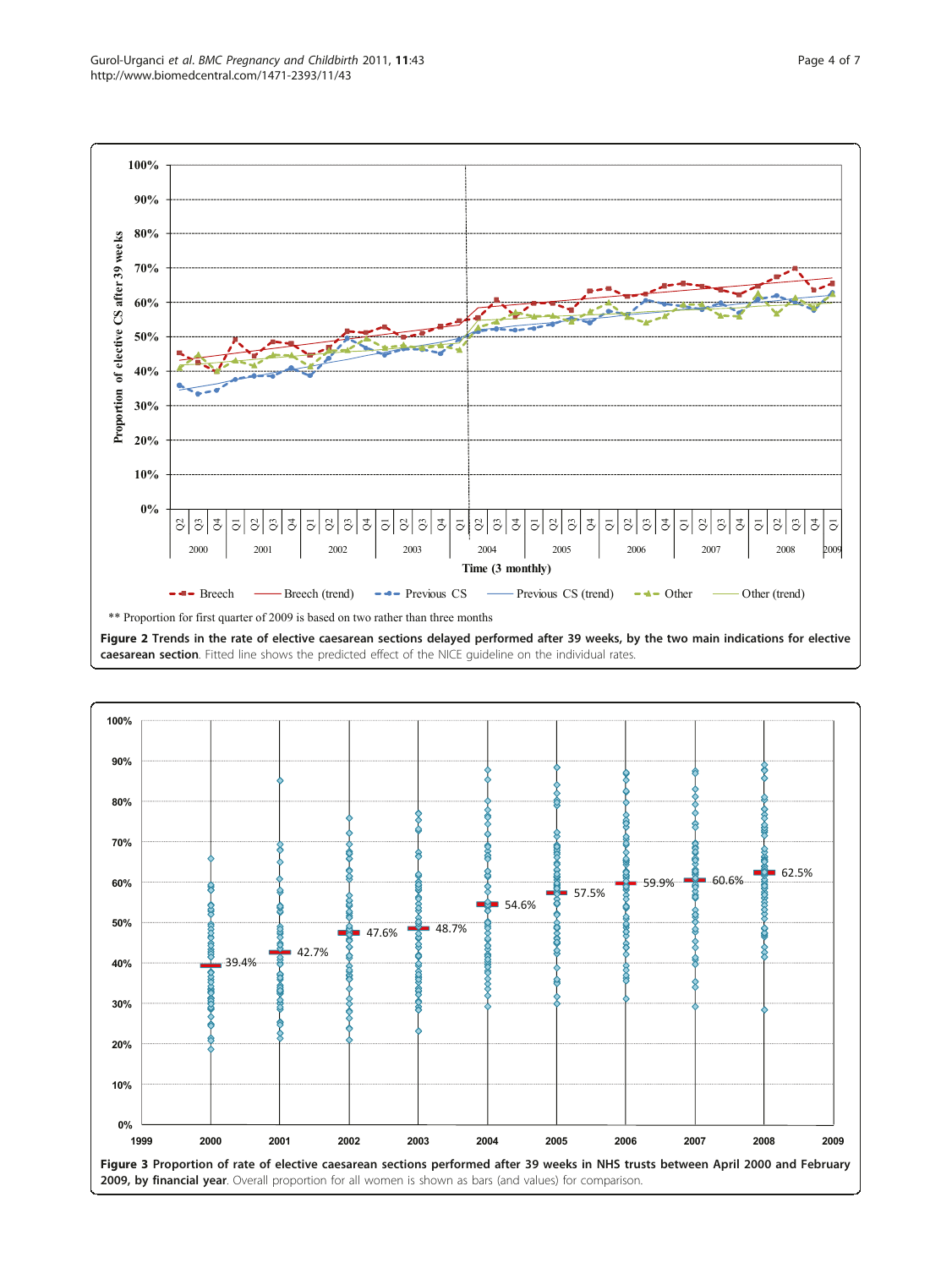the proportion of elective CS performed after 39 weeks changed by less than 1% per year, while at another 18 trusts (29%), it increased by an average of 4% per year.

#### **Discussion**

Since 2000, the practice of delaying elective CS has been increasingly adopted by English NHS trusts. In low-risk women who deliver singletons after 34 weeks, 63% of elective CS were performed after 39 weeks in the first quarter of 2009 at the 63 NHS trusts included in this analysis. This suggests that NHS trusts have responded to the evidence on the risk of respiratory distress syndrome that is associated with elective CS before 39 weeks gestation [\[1](#page-6-0)-[5\]](#page-6-0). The publication of the NICE guidance may have contributed to this but its effect is unclear. There was a small but statistically significant increase in the proportion of elective CS performed after 39 weeks with the publication of the NICE guidance, but the rate of growth declined slightly thereafter.

The proportions of elective CS performed after 39 weeks at individual NHS trusts differed markedly and the variation has not decreased over time. While a quarter of the 63 NHS trusts performed over 72% of elective CS after 39 weeks, the proportion was under 50% at 11 trusts (17%). It is not clear what proportion of low-risk women with singleton pregnancies could have their elective CS safely delayed to after 39 weeks but the variation between NHS trusts suggests some trusts could increase the proportion further.

#### Methodological strengths and limitations

Strength of our study comes from its inclusion of multiple NHS trusts and the large number of elective CS deliveries. The sample included small (<2500 deliveries), medium (2500-4000) and large (>4000 deliveries) NHS trusts and the trusts were spread across all English regions ('Strategic Health Authorities'). The characteristics of the women in the included and excluded NHS trusts were also similar: mean age (31.4 years in both groups), the proportion of women identified as low risk (71.9% vs. 72.4%), breech presentation (20.3% vs. 19.6%) and previous CS (51.0% vs. 50.0%).

In this analysis, method of delivery was identified using 3-digit OPCS codes and using these broader categories has been shown to be more reliable than using the more specific 4-digit codes [[19\]](#page-6-0). The coding of elective CS in administrative databases like HES has also been reported as accurate (Kappa = 0.88 for elective CS) [[20\]](#page-6-0). Consequently, errors in the coding of the mode of delivery are unlikely to account for the observed trends or variation between NHS trusts.

We limited the analysis to uncomplicated pregnancies to minimise the influence of conditions that might necessitate intervention before 39 weeks gestation. However, incomplete diagnostic coding of obstetric conditions could have inflated the number of elective CS performed between 35<sup>th</sup> and 39<sup>th</sup> weeks and so have led to the proportion of elective CS performed after 39 weeks being underestimated. Changes in coding over time could have influenced our results but any change would have affected the proportion of elective CS deliveries at each week of gestation. That we observed a change principally in elective CS after 39 weeks suggests the effect of coding changes on the results is small. Differences between NHS trusts in the degree to which factors precluding delay were recorded would have contributed to the variation observed between trusts. However, the effect of this is likely to be small in comparison to the level of variation observed and the prevalence of HES-derived indications was similar to those reported by the National Sentinel Caesarean Section Audit (NSCSA) [[21](#page-6-0)].

Over the past twenty years, the obstetricians have increasingly used early pregnancy ultra-sound scanning to determine the expected due date of delivery. Our study has assessed clinicians' practice regarding delivery after 39 weeks based on their own estimate of gestational age for delivery. Consequently, these differences are unlikely to account for the observed trends in practice nor the variation observed between NHS trusts.

Our analysis of the impact of NICE guidance on practice is limited because we could not control for other factors that may have influenced practice during the study period. However, our data covered five years after the publication of the guidance, which is a sufficient time interval for its dissemination and implementation. We feel it is reasonable to conclude that, in the sample of NHS trusts examined, the NICE guideline had only a small effect on clinical practice.

#### Implications on policy and practice

The timing of elective CS is influenced by several social and medical indications. Women whose operation is planned for after 39 weeks may present in labour or with increased maternal or fetal risks such as a sudden rise in blood pressure or ante partum haemorrhage at  $38<sup>th</sup>$  or  $39<sup>th</sup>$ week and have an emergency CS. This might be one reason why a higher proportion of women with breech presentations were delivered after 39 weeks of gestation compared to women with a previous CS. Although the NICE guidance does not make the distinction for the timing of elective CS for women with breech versus previous CS indications, some obstetricians might conclude that, due to various fetal and maternal risks, 39<sup>th</sup> week is the optimal time for an elective CS in women with a previous CS.

It is possible that, in smaller maternity units with a limited number of obstetricians and anaesthetists, some elective CS are performed before 39 weeks gestation to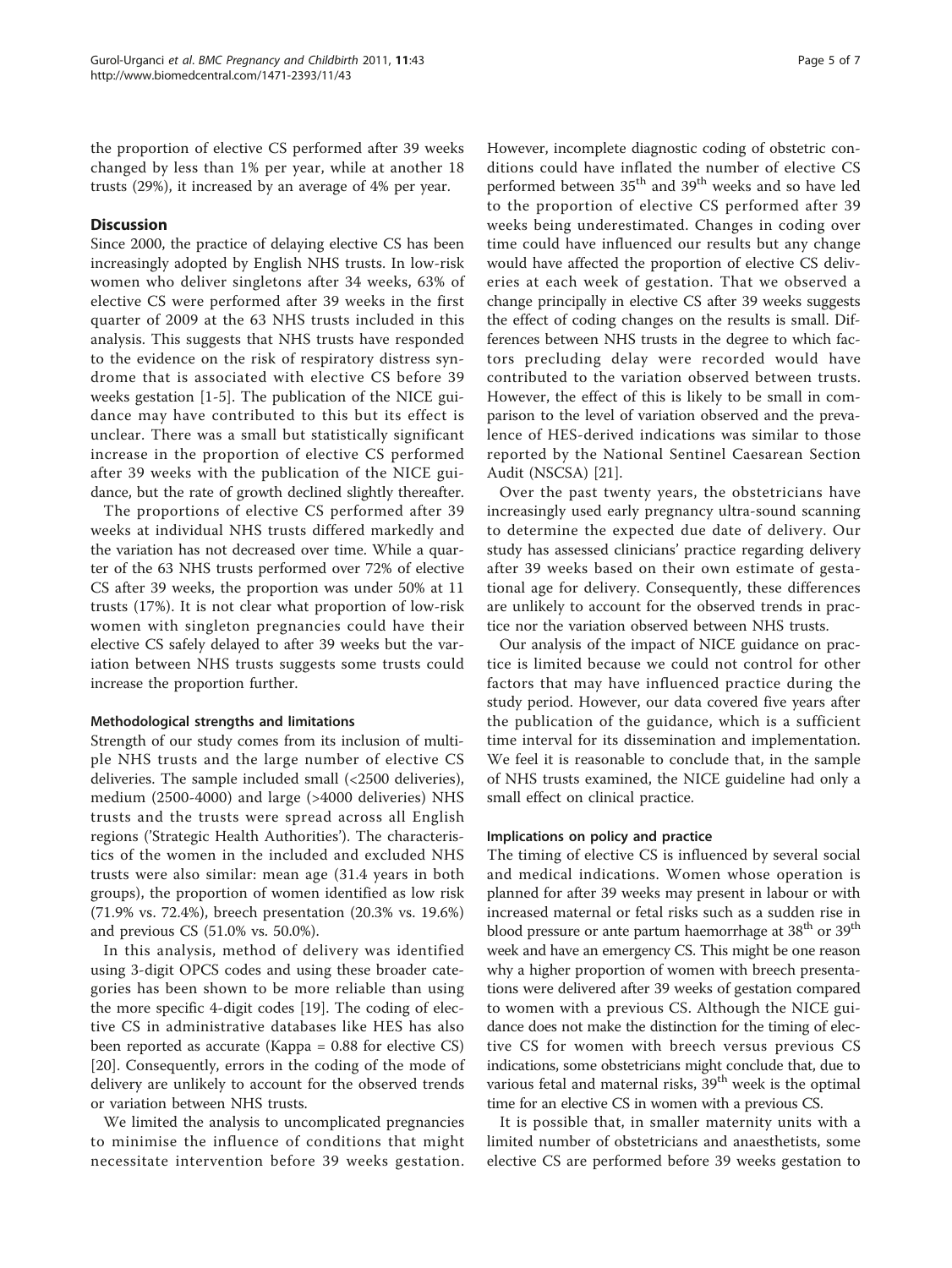reduce the risk of women going into labour and requiring an emergency CS when staff coverage is lower. This is unlikely to be the principal reason for the differences between NHS trusts observed. In our study, the proportion of elective CS done after 39 weeks was only slightly less on weekends than weekdays (57.8% vs. 61.6% in 2008/09). Moreover, in small NHS trusts (with less than 2500 births), the proportion of elective CS done after 39 weeks was higher than the proportion in medium/large hospitals (66.9% vs. 60.8% in 2008/09).

To date, the HES database has not permitted the delivery record of the mother to be linked to the baby record, and consequently, it was not possible to determine how the change in the pattern of CS timing influenced neonatal respiratory morbidity. With due caution, it is possible to estimate the reduction in the number of newborns at risk of respiratory distress by combining the observed number of elective CS at particular gestational ages with their associated incidence rates of respiratory morbidity. From published studies [[3](#page-6-0),[6-8](#page-6-0)], we took conservative incidence rates of 18%, 7%, 4% and 1% for preterm, 37, 38 and 39 weeks gestation respectively. Combining these with the observed timings in the 63 NHS trusts suggests that the proportion of newborns who developed respiratory morbidity changed from 3.3% of the 9,942 elective CS deliveries in 2000/01 to 2.5% of the 14,498 elective CS in 2008/09. While the reduction in proportion of newborns with respiratory morbidity following the improved practice of delaying CS is significant, the estimated number of neonates that require special care baby unit beds has slightly increased from 331 to 360 due to the increase in the number of elective CS.

Decisions about the timing of an elective CS are becoming increasingly important to obstetricians because the demand for elective CS continues to grow [[15](#page-6-0)]. There is evidence of considerable maternal morbidity due to repeat CS, including increased risks of haemorrhage, uterine rupture, and placenta praevia. Moreover, the benefits of delaying elective CS need to be balanced against the risks. These include a slightly higher risk of stillbirth [[7\]](#page-6-0) and the risk of spontaneous labour prior to the procedure. Morrison estimated that 10% of women planned to have an elective CS would go into labour if the procedure was performed at 39 weeks instead of 38 weeks [[3\]](#page-6-0). Consequently, local quality improvement initiatives concerned with the timing of elective CS need to be considered within this wider context. While improvements in practice related to the timing of elective CS can avoid neonatal respiratory morbidity and reduce pressure on neonatal intensive care services, neonatal and maternal outcomes may be improved further if it is not considered in isolation.

Systematic reviews of guideline implementation strategies identify various strategies to increase the uptake of

the recommendation by clinicians. These include dissemination of educational materials, educational meetings and local opinion leaders, although their success was highly dependent upon context [[22](#page-6-0),[23](#page-6-0)]. A review focused on guideline implementation in obstetric care reported that educational strategies with medical providers were ineffective and recommended a multifaceted strategy incorporating audit and feedback and using local opinion leaders to change practice [[24](#page-6-0)].

In the USA, organisations have begun using indicators to monitor the proportion of elective CS performed after 39 completed weeks on women with an uncomplicated pregnancy [[25\]](#page-6-0). A recent paper has evaluated the effectiveness of three approaches to reduce elective early term delivery (defined as a planned delivery for women without a recognisable medical or obstetric indication for delivery) and concluded that a 95% rate of elective delivery after 39 weeks would be a reasonable national quality benchmark in the USA [[26](#page-6-0)]. It is possible that the NHS may also adopt this indicator, although a target value of 95% is unlikely to be appropriate for the English NHS given that few trusts currently have values above 80%. However, the completeness of HES would need to improve before it could be used to derive this indicator for all NHS trusts in England. Work is ongoing to develop quality indicators to support quality accounts [[27\]](#page-6-0) and these indicators will also form the basis of "commissioning for quality and innovation" (CQUIN) [[28](#page-6-0)]. Such a contractual arrangement could be a powerful incentive to change clinical practice.

#### Conclusions

In conclusion, the results of this study suggest English NHS trusts have responded to the increasing evidence on the benefits of delaying elective CS, with nearly two thirds of procedures being performed after 39 weeks in the first months of 2009. Nonetheless, there were substantial differences between NHS trusts in the proportion of elective CS performed after 39 weeks, which indicates there is room for further improvement. Maternity services could use the "timing of elective caesarean" as a quality indicator to support local clinical audit and effort should be made to improve HES data so that it is possible to produce figures for all English NHS trusts.

#### Acknowledgements

We thank the Department of Health for providing the Hospital Episode Statistics data used in this study and Lynn Copley, Clinical Effectiveness Unit, The Royal College of Surgeons of England, for data management. IGU is supported by the Royal College of Obstetricians and Gynaecologists

#### Author details

<sup>1</sup>Department of Health Services Research and Policy, London School of Hygiene and Tropical Medicine, London, UK. <sup>2</sup>Office of Research and Clinical Audit, Lindsay Stewart R&D Unit, Royal College of Obstetricians and